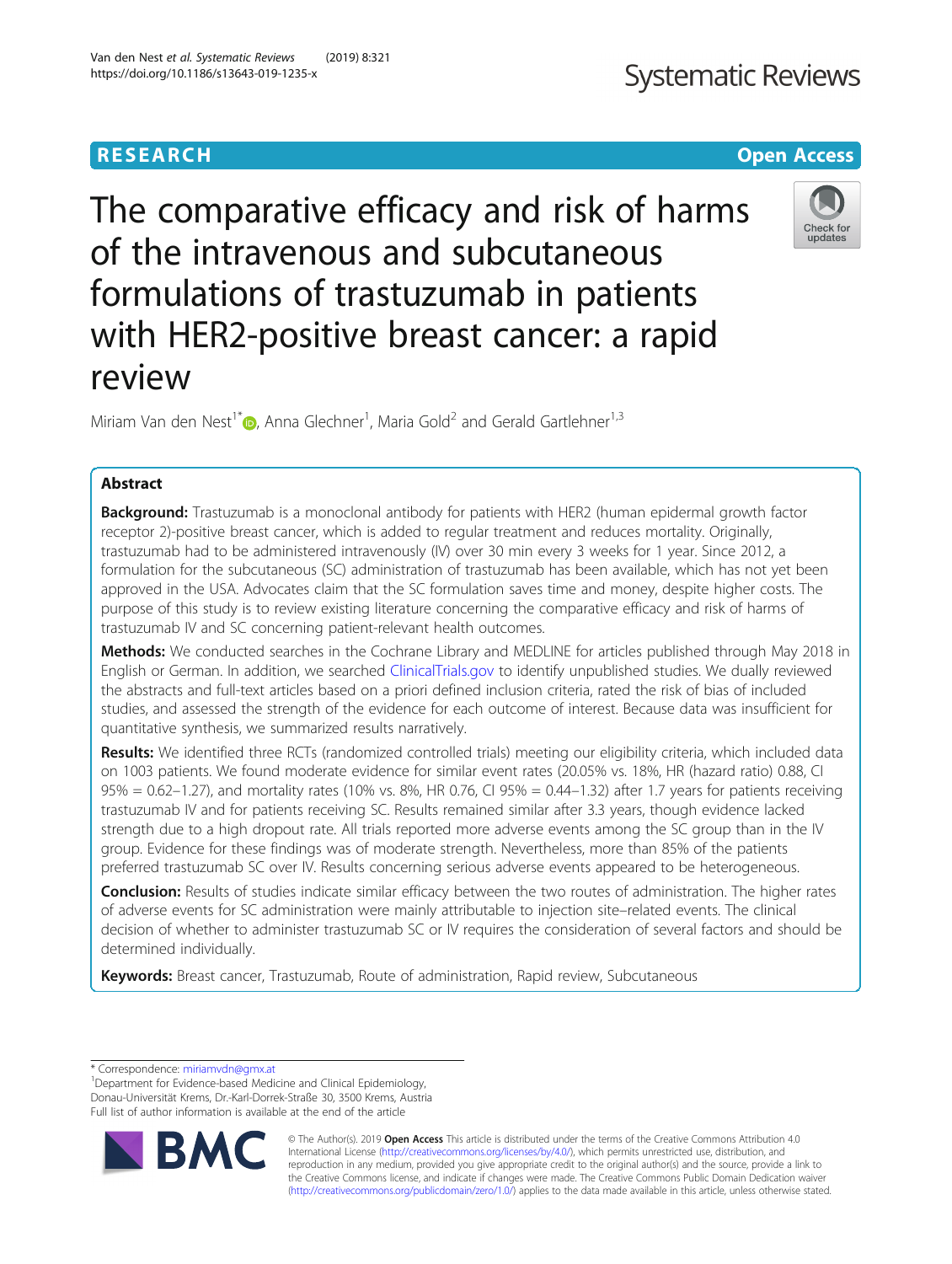## Background

About 12 to 26% of breast cancer patients are human epidermal growth factor receptor 2 (HER2)-positive [\[1,](#page-6-0) [2](#page-6-0)]. HER2-positive indicates that the tumor cells overexpress HER2-receptors inducing excessive cell proliferation and decreased apoptosis [\[3\]](#page-6-0). HER2-positive breast cancers are associated with aggressive biologic behavior and a poorer prognosis than HER2-negative breast cancers [\[4](#page-6-0)]. Trastuzumab (trade name, Herceptin®) is a monoclonal antibody that stops the growth of cancer cells by binding to HER2 receptors [\[3](#page-6-0)]. Trastuzumab was approved in the USA for the treatment of HER2-positive metastatic breast cancer in 1998 [[5\]](#page-6-0); it is also included on the WHO's (World Health Organization) List of Essential Medicines [\[6\]](#page-6-0).

In combination with chemotherapy and/or endocrine therapy, trastuzumab has become standard therapy for women with HER2-positive metastatic breast cancer [[7](#page-6-0), [8](#page-6-0)]. Several randomized controlled trials (RCTs) have shown that adding trastuzumab to the treatment regimen improves clinical outcomes for women with HER2-positive breast cancer [\[9](#page-6-0)–[11\]](#page-7-0). A Cochrane review, published in 2014, summarized the results of seven RCTs with 1497 patients [\[12\]](#page-7-0). Results showed that trastuzumab leads to improved overall survival (HR (hazard ratio) 0.82, 95% CI (confidence interval) = 0.71–0.94) and progression-free survival (HR 0.61, 95% CI = 0.54–0.70) in HER2-positive women with metastatic breast cancer. Side effects of trastuzumab therapy include an increased risk of congestive heart failure (HR 3.49, 95% CI =  $1.88-6.47$ ). The initial formulation of trastuzumab requires an intravenous (IV) route of administration starting with a loading dose of 4 to 8 mg/kg over 90 min [[13](#page-7-0)]. If well tolerated, the maintenance dose is 2 mg/kg weekly or 6 mg/kg every 3 weeks over a 30-min period for 52 weeks. A subcutaneous (SC) formulation of trastuzumab has been available since 2012 [\[14\]](#page-7-0) and was approved by the EMA (European Medicines Agency) in 2013 [[15](#page-7-0)] but has yet to be approved by the FDA (Food and Drug Administration). The SC formulation uses recombinant human hyaluronidase that transiently increases absorption and dispersion of large therapeutic proteins such as monoclonal antibodies after SC application [[14](#page-7-0)]. The time involved in the SC injection of trastuzumab is only 2–5 min  $[16]$ .

Consequently, trastuzumab SC has the potential to be a time-saving intervention for both patients and health care personnel [[17](#page-7-0), [18\]](#page-7-0). The patient "chair time" per cycle (the time from entering the infusion chair until exiting the chair) is, on average, 53.7 min shorter when trastuzumab is administered subcutaneously rather than intravenously. The overall time spent by patients in a hospital is 122.5 min shorter when trastuzumab is administered subcutaneously instead of intravenously (172.7 versus 50.2 min). This totals to about 37 h less over the course of 18 treatment cycles. However, the cost per vial of the SC formulation is approximately three times higher than for the IV formulation (1684 Euros versus 556 Euros)  $[19]$ . This means that the total cost difference in medicine alone for an 18-treatment cycle adds up to 20,304 Euros. Nonetheless, several studies, financed by the producer of trastuzumab SC, claimed that the overall costs of using trastuzumab IV (primarily due to increased personnel involvement) were higher than those of trastuzumab SC [[19](#page-7-0)–[21](#page-7-0)]. Several recent randomized controlled trials compared the use of IV and SC formulations of trastuzumab in patients with HER2-positive breast cancer [\[22](#page-7-0)–[24\]](#page-7-0). To our knowledge, however, the two different formulations have not been compared systematically regarding patient-relevant health outcomes. The objective of our review was to assess the comparative efficacy and risk of harms of trastuzumab IV and SC formulations in women with HER2 positive metastatic breast cancer.

#### Methods

Compared with a systematic review, we employed the following methodological shortcuts in this rapid review: (1) we limited electronic databases to MEDLINE and the Cochrane Library, (2) we limited searches to German and English languages, and (3) we did not register the protocol of the review.

The following sections provide more detail about our methodological approach.

#### Literature search

We searched Ovid MEDLINE and the Cochrane Library in May 2018 using trastuzumab, application routes, and study designs as search concepts. When possible, we used both subject headings (MeSH) and free text in our searches. We ran a similar article search for the first 100 linked articles in PubMed using publications [\[24](#page-7-0)–[26\]](#page-7-0) identified through preliminary searching (see Additional file [1](#page-6-0) for complete search strategies). We limited searches to studies on humans published in German and English from inception to the search date. An experienced information specialist conducted these searches. In addition, we searched the register [ClinicalTrials.gov](http://clinicaltrials.gov) and reference lists of included studies and reviews.

#### Eligibility criteria

We included studies addressing our predefined inclusion criteria outlined in Table [1.](#page-2-0)

#### Study selection

Two reviewers (A.G. and M.V.) independently screened abstracts and full-text articles using Covidence systematic review software [[27](#page-7-0)]. We developed and pilot-tested abstract and full-text review forms based on the inclusion and exclusion criteria presented above. We retrieved full-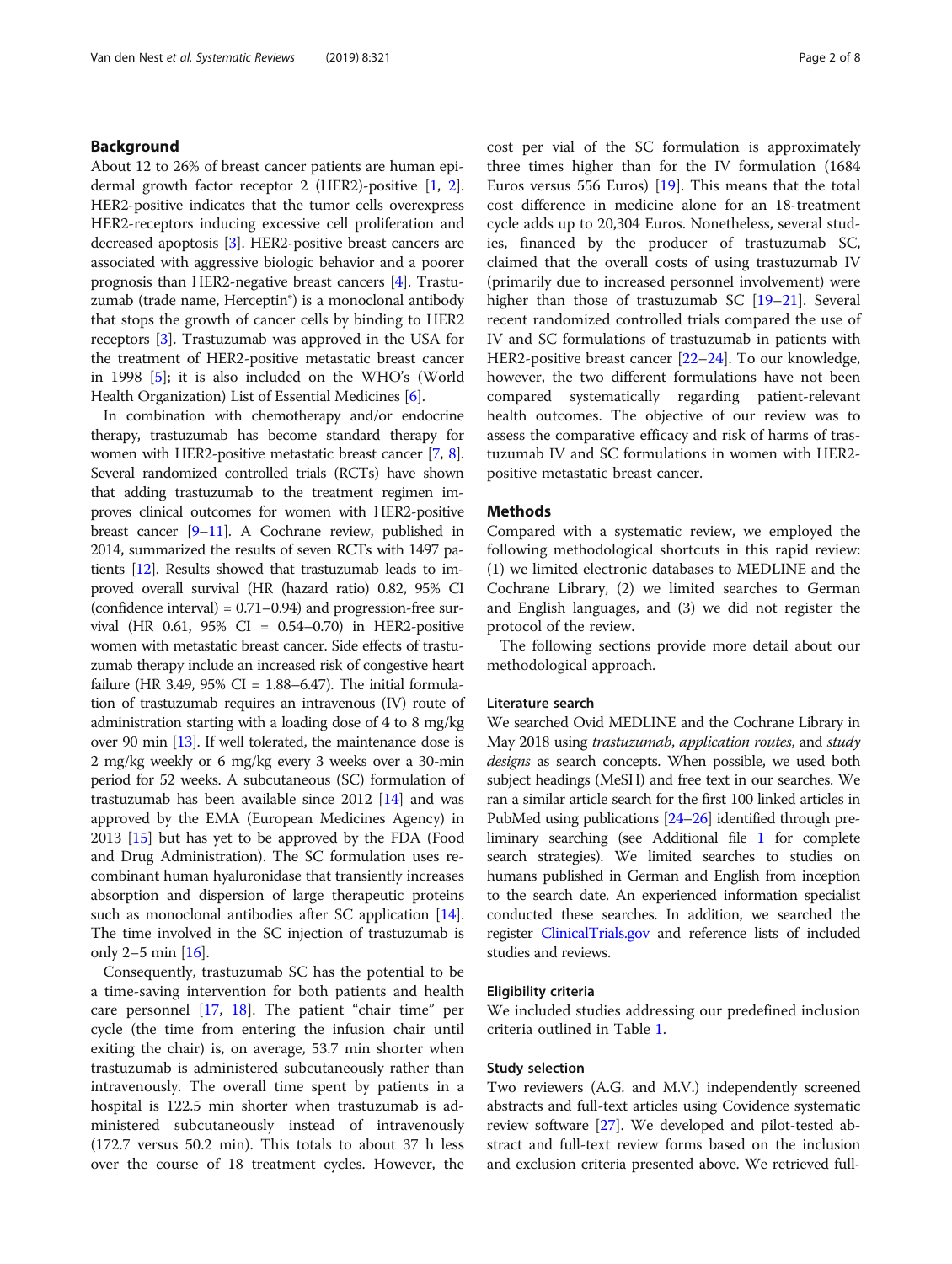| <b>I was a</b> changionity chiteria or micrococo <i>otachico</i> |                                                                                                                                                                                              |  |  |  |
|------------------------------------------------------------------|----------------------------------------------------------------------------------------------------------------------------------------------------------------------------------------------|--|--|--|
| Women with HER2-positive breast cancer<br>Population             |                                                                                                                                                                                              |  |  |  |
| Intervention                                                     | Neoadjuvant or adjuvant treatment with subcutaneous trastuzumab                                                                                                                              |  |  |  |
| Control                                                          | Neoadjuvant or adjuvant treatment with intravenous trastuzumab                                                                                                                               |  |  |  |
| Outcomes                                                         | • Efficacy (overall survival, event-free survival)<br>• Safety: overall risk of adverse events, serious adverse events, discontinuation because of adverse events<br>• Patients' preferences |  |  |  |
| Study design                                                     | RCTs, systematic reviews, and meta-analyses                                                                                                                                                  |  |  |  |

<span id="page-2-0"></span>Table 1 Fligibility criteria of included studies

HER human epidermal growth factor receptor, RCT randomized controlled trial

text articles of all potentially relevant citations. Reviewers resolved conflicts in decisions regarding inclusion or exclusion by consensus.

#### Data abstraction

We abstracted information on population characteristics, interventions, route of administration, and outcomes of interest. One reviewer (M.V.) conducted data abstraction, a second reviewer (A.G.) checked data for completeness and correctness.

## Risk of bias assessment

Both reviewers mentioned above independently assessed the risk of bias of randomized controlled trials using the Cochrane risk of bias tool [[28](#page-7-0)]. They assessed the risk of bias for each outcome of interest and resolved differences by consensus.

#### Grading the strength of evidence

We graded the strength of evidence based on the guidance established for the Evidence-based Practice Center Program of the Agency for Healthcare Research and Quality [[29\]](#page-7-0). This approach incorporates four key domains: risk of bias, consistency, directness, and precision of the evidence. It also considers other domains that may be relevant for some scenarios, such as a doseresponse association, plausible confounding that would decrease the observed effect, strength of association (magnitude of effect), and publication bias. Grade reflects the strength of the body of evidence to answer questions on the comparative efficacy and risk of harms of subcutaneous versus intravenous application of trastuzumab. Two reviewers (A.G., G.G., and M.V.) independently assessed the strength of evidence for each outcome; they resolved differences by consensus.

### Data synthesis

Because data were insufficient for quantitative analyses, we report findings narratively.

## Results

## Studies

Our searches detected 222 citations after deduplication of records of which seven met our eligibility criteria (Fig. [1](#page-3-0)). After screening titles and abstracts, 207 articles were excluded, as they were considered irrelevant for our questions of interest. Additional eight records were judged unsuitable because full-text publications were not retrievable or studies were published as abstracts only. In one case, the type of comparison (safety after switching between IV and SC applications) was not eligible (Fig. [1\)](#page-3-0). Included publications summarized three RCTs, two of them reporting long-term follow-up data [\[22](#page-7-0)–[26](#page-7-0), [30\]](#page-7-0). The producer of trastuzumab SC funded all three studies.

The largest study (HannaH (enHANced treatment with NeoAdjuvant Herceptin)), was a parallel-group, open-label RCT ( $n = 595$ ) directly comparing IV with SC administration of trastuzumab during 1 year of treatment and 2 years of treatment-free follow-up [[22\]](#page-7-0). In the HannaH study, more than 90% of women had a tumor stage of T2 or higher [[22](#page-7-0)]. The other two RCTs were crossover trials [\[24](#page-7-0), [26](#page-7-0)]. In the PrefHer (Preference for Herceptin SC or IV administration) study, 488 women (the majority with T1 or T2 cancers) received four cycles of trastuzumab IV or trastuzumab SC (either via single-injection device or hand-held syringe) and then switched to the other route of administration for another four cycles of treatment [\[26](#page-7-0)]. The MetaspHerstudy (multicenter, open-label, single-arm safety study of subcutaneous trastuzumab in combination with pertuzumab and docetaxel in patients with HER2-positive advanced breast cancer) enrolled 113 women with metastasizing breast cancer [\[24\]](#page-7-0). After three cycles of trastuzumab (IV or SC), women crossed over to the other route of administration for another three cycles of treatment. Table [2](#page-4-0) summarizes study and population characteristics.

In total, the three RCTs provide data on 1187 women with HER2-positive breast cancer. Follow-up was 18 weeks to 3.3 years. The median age of women ranged from 50 to 60 years (Table [2\)](#page-4-0)  $[22-24]$  $[22-24]$  $[22-24]$  $[22-24]$ . No specific restrictions for age or ethnicity were stated in any of the RCTs, for the HannaH trial most patients were of white ethnicity (68.4%), followed by Asian (21.2%), and other (10.5%) ethnicities. Most cancers were of a ductal subtype, with a slight majority being estrogen-receptorpositive. All three trials determined the comparative risks of IV and SC administration. Only one trial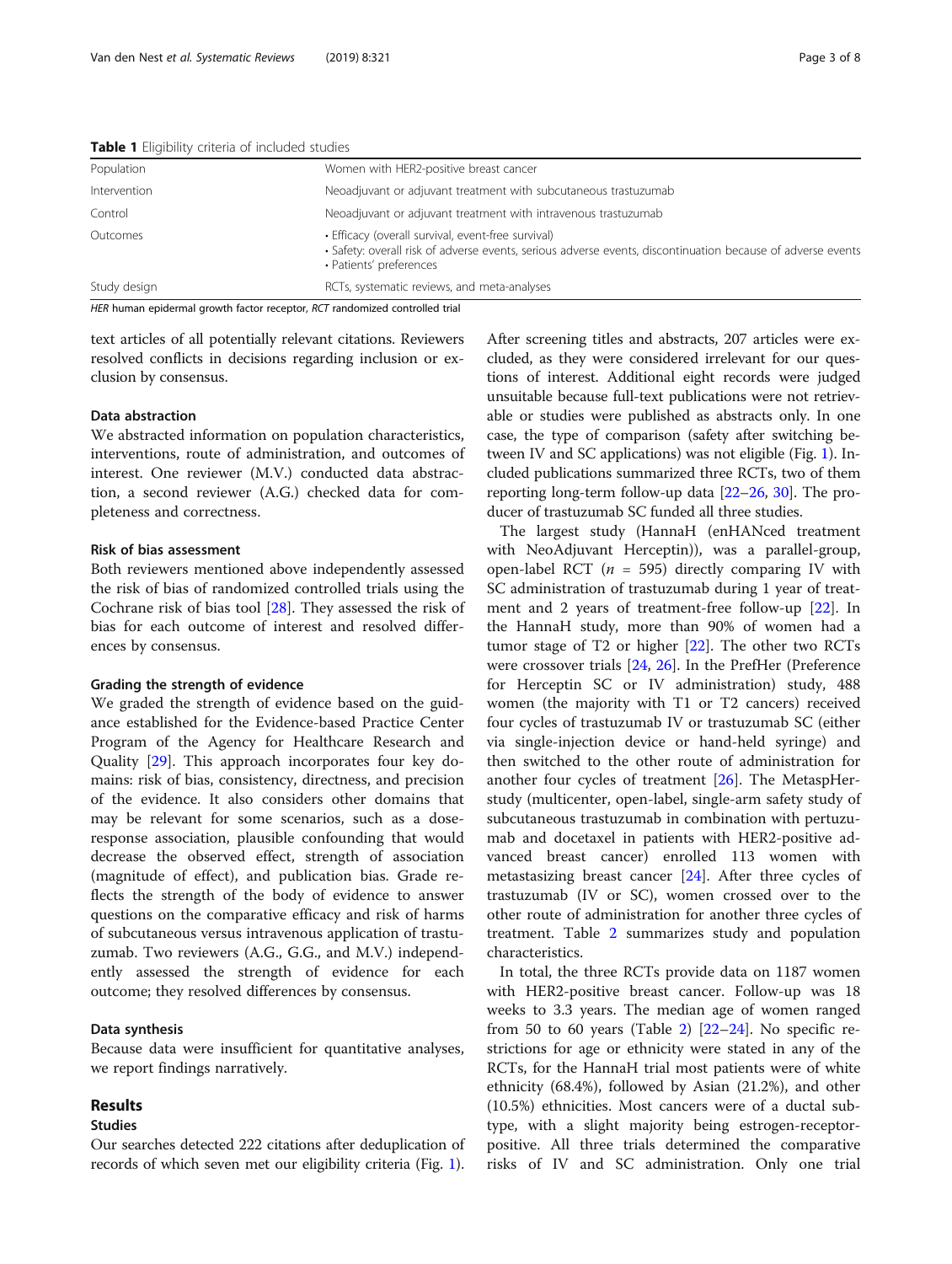<span id="page-3-0"></span>

reported efficacy data [\[22\]](#page-7-0). We rated the included studies as low and high risk of bias for efficacy outcomes (depending on time of follow-up and respective dropout rates) and unclear or high risk of bias for the assessment of adverse events (Table 3).

Figure [2](#page-5-0) summarizes efficacy and adverse events results of included studies graphically.

The following sections provide more detail about effects in individual studies. Additional file [2](#page-6-0) presents the strength of evidence for individual outcomes.

### **Efficacy**

Only the HannaH study reported data comparing the efficacy of trastuzumab IV (8 mg/kg loading dose, 6 mg/kg maintenance dose) and trastuzumab SC (600 mg) [\[25,](#page-7-0) [30](#page-7-0)]. The primary endpoints were the serum trough concentration of trastuzumab prior to surgery, and the pathological complete response (defined as the absence of neoplastic

invasive cells), which did not meet our inclusion criteria because of the intermediate nature of such outcomes. As a secondary efficacy outcome, however, the HannaH study assessed a composite measure of relapse, progression of disease, or death after 1.7 and 3.3 years of follow-up.

Based on this health outcome, results indicate similar efficacy between the two routes of administration. After 1.7 years, 20.5% (61 out of 297) of women in the group with IV administration had experienced an event of the composite outcome (relapse, progression of disease, or death), compared with 18.0% (53 out of 294) in the SC administration group (HR 0.88, 95% CI =  $0.62-1.27$  $0.62-1.27$  $0.62-1.27$ ) (Additional file 2) [[25](#page-7-0)]. After 3.3 years, composite event rates increased to 26.9% (80 out of 297) and 24.1% (71 out of 294), respectively. The difference between the groups remained statistically non-significant (HR 0.95, 95% CI =  $0.69-1.30$ ) (Table 3) [\[30\]](#page-7-0). Likewise, mortality rates were similar between women treated with trastuzumab IV (10%; 30 out of 297)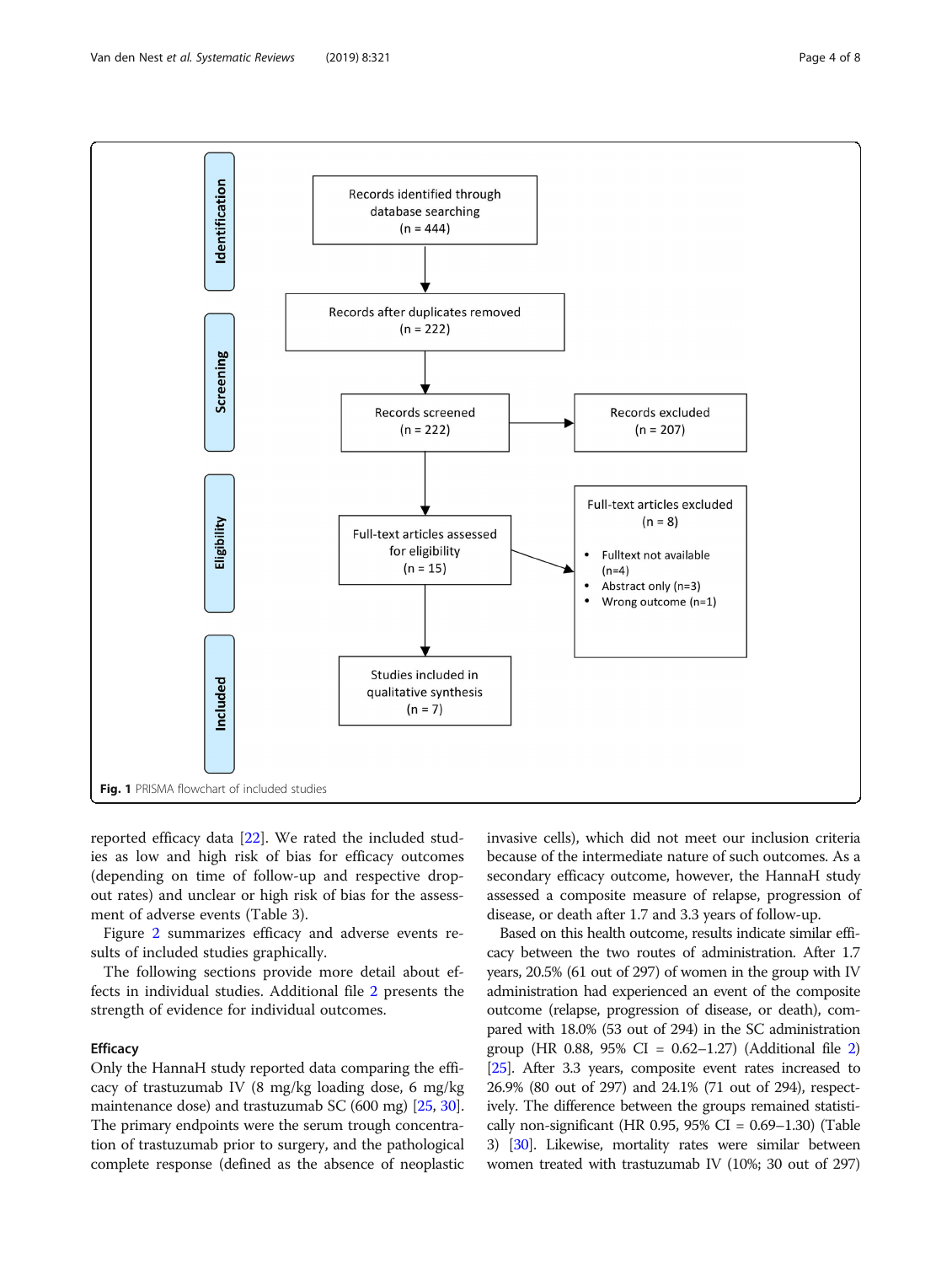<span id="page-4-0"></span>

| <b>Table 2</b> Baseline characteristics of included studies |                              |                              |                           |                |  |  |
|-------------------------------------------------------------|------------------------------|------------------------------|---------------------------|----------------|--|--|
|                                                             | HannaH 2015                  |                              | PrefHer 2017              | MetaspHer 2017 |  |  |
|                                                             | Trastuzumab SC ( $n = 294$ ) | Trastuzumab IV ( $n = 297$ ) | $n = 483$                 | $n = 113$      |  |  |
| Design                                                      | <b>RCT</b>                   |                              | RCT, crossover            | RCT, crossover |  |  |
| Follow-up                                                   | 52-172 weeks                 |                              | 24 weeks                  | 18 weeks       |  |  |
| Age (years)                                                 | $50(25-81)$                  | $50(24 - 77)$                | $53(27-83)$               | 59 (35-85)     |  |  |
| Body weight (kg)                                            | 68 (39-126)                  | 66 (42-137)                  | 66 (41-117)               | 70 (46-110)    |  |  |
| Breast cancer subtype                                       |                              |                              |                           |                |  |  |
| Ductal                                                      | 272 (92.8%)                  | 273 (91.9%)                  | Not specified             | 70 (87.5%)     |  |  |
| Lobular                                                     | 12 (4.1%)                    | 17 (5.7%)                    |                           | $3(3.8\%)$     |  |  |
| Other                                                       | $9(3.1\%)$                   | $7(2.4\%)$                   |                           | 6(7.5%)        |  |  |
| $Ductal + other$                                            | $\mathbf{0}$                 | 0                            |                           | $1(1.3\%)$     |  |  |
| Estrogen receptor status                                    |                              |                              |                           |                |  |  |
| Negative                                                    | 140 (47.6%)                  | 148 (49.8%)                  | 168 (34.8%)               | 43 (38.1%)     |  |  |
| Positive                                                    | 154 (52.4%)                  | 148 (49.8%)                  | 309 (64%)                 | 57 (50.4%)     |  |  |
| Unknown                                                     | $\mathbf 0$                  | $1(0.3\%)$                   | 6(1.2%)                   | 13 (11.5%)     |  |  |
| Nodal status                                                |                              |                              |                           |                |  |  |
| Negative                                                    | 71 <sup>a, b</sup> (24.2%)   | $62^a$ (20.9 %)              | 229 (49.04%) <sup>c</sup> | Not specified  |  |  |
| Positive                                                    | $222^{a, b}$ (75.8%)         | 235 <sup>a</sup> (88 %)      | 227 (48.61%) <sup>c</sup> |                |  |  |
| Unknown                                                     | 0                            | 0                            | 11 $(2.36\%)^c$           |                |  |  |
| Tumor stage                                                 |                              |                              |                           |                |  |  |
| T <sub>0</sub>                                              | 0                            | 0                            | 5 (1%)                    | Not specified  |  |  |
| T1                                                          | 19 $(6.5\%)^d$               | 23 (7.9%) <sup>d</sup>       | 204 (42.2%)               |                |  |  |
| T <sub>2</sub>                                              | 129 (44%) <sup>d</sup>       | 130 (43.8%) <sup>d</sup>     | 208 (43.1%)               |                |  |  |

Table 2 Baseline characteristics of included studies

<sup>a</sup>Clinical nodal status, <sup>b</sup> $n = 293$ , <sup>c</sup> $n = 467$ , <sup>d</sup>clinical tumor stage

or trastuzumab SC (8%, 24 out of 294; HR 0.76, 95% CI 0.44–1.32). We rated the strength of evidence as moderate that the efficacy of trastuzumab IV and SC is similar regarding health outcomes after 1.7 years and as low after 3.3 years of follow-up.

T3 52 (17.7%)<sup>d</sup> 49 (16.5%)<sup>d</sup> 37 (7.7%) T4 93  $(31.7\%)^d$  95  $(32\%)^d$  25  $(5.2\%)^d$  25  $(5.2\%)$ Unknown 0 0 4 (0.8%)

#### Safety

In all three included studies, women randomized to SC injections reported higher rates of adverse events than women receiving IV administration of trastuzumab [\[22](#page-7-0), [24,](#page-7-0) [26\]](#page-7-0). The higher rates of adverse events for SC administration were mainly attributable to injection site–related events, such as pain or erythema. In one of the crossover trials (PrefHer), 62.6% (300 out of 479) of women reported adverse events during the SC administration period, compared with 54% (258 out of 478) during the IV period (RR (risk ratio) 1.16, 95% CI 1.04–1.29) (Additional file [2](#page-6-0)) [\[26](#page-7-0)]. The difference in overall risks of adverse events was caused primarily by injection-related reactions, such as pain (6.7%) or erythema (5.8%), which appeared only during the SC administration. Other adverse events were similar between the IV and SC

periods, including asthenia (5.2% vs. 6.3%), arthralgia (5.6% vs. 5.2%), hot flushes (3.6% vs. 4.6%), fatigue (3.8% vs. 4%), headache (3.6% vs. 4.2%), and diarrhea (2.5% vs. 3.3%). The HannaH and MetaspHer-study reported similar findings (Fig. [2](#page-5-0)).

In the HannaH study, statistically significantly more patients in the trastuzumab SC than in the trastuzumab IV group experienced serious adverse events (12.4% vs. 20.9%; RR 1.68, 95% CI 1.16–2.44) and discontinued due to adverse events (2.3% vs. 5.7%; RR 2.44, 95% CI 1.03– 5.79) [[22\]](#page-7-0). The difference in serious adverse events was caused mainly by serious general infections and infestations, which occurred in 4.3% vs. 8.8% of the patients [[31\]](#page-7-0), respectively (RR = 1.85, 95% CI = 0.96–3.57). Serious infections included infections of the respiratory tract (1.4% vs. 3.4%), cellulitis (0% vs. 0.7%), or postoperative wound infections (0% vs. 0.7%), though most of them were single cases and seemed not to be related to treatment with trastuzumab, except for one case of post-procedural infection, which was not further described. Other serious adverse events, like febrile (3.4% vs. 4.4%) and other neutropenia (3% vs. 2.4%), cardiac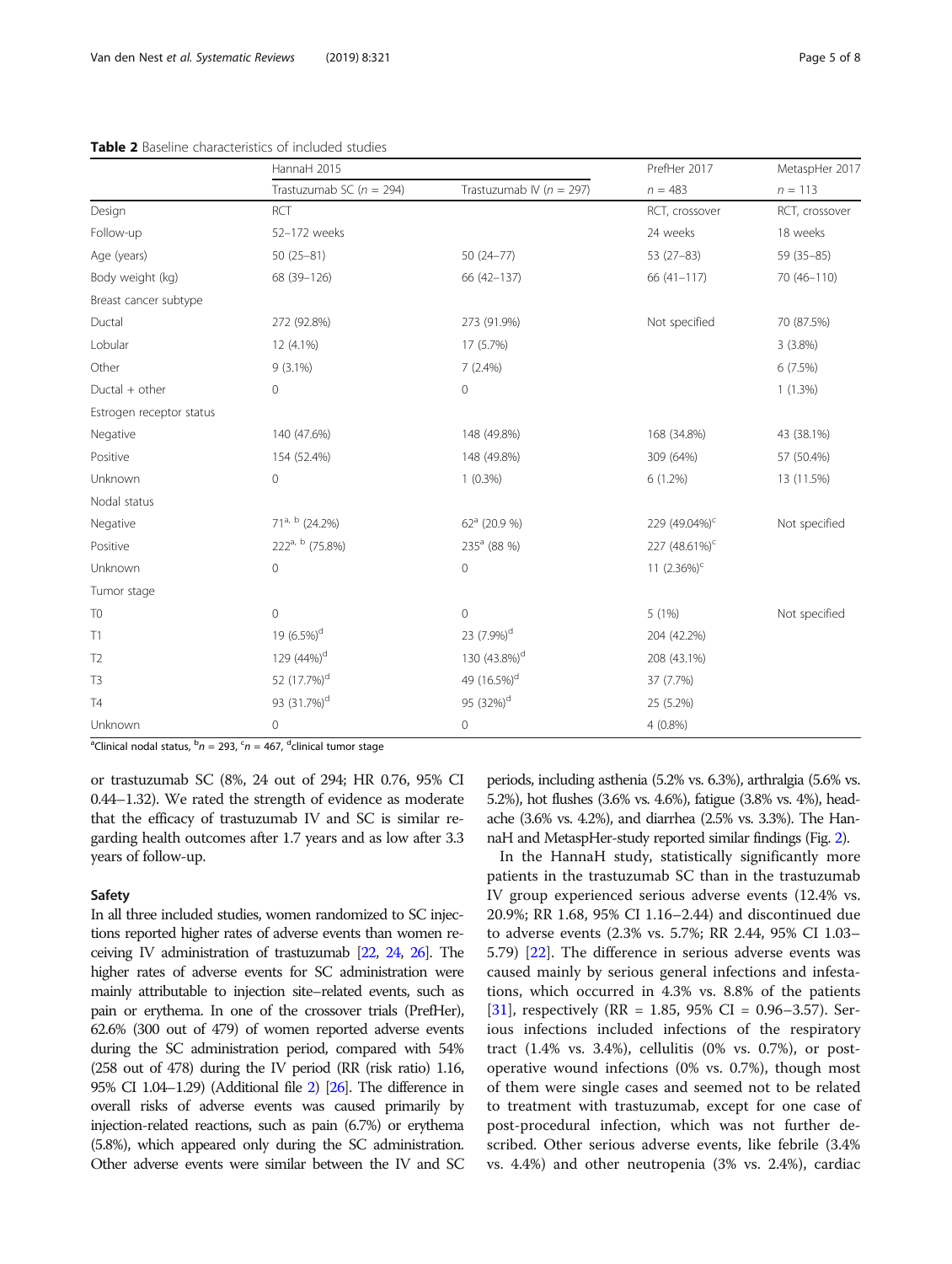<span id="page-5-0"></span>

adverse events (1% vs. 2%), and pulmonary and respiratory adverse events (0.7% vs. 1.3%) were rare. There was one case of decreased ejection fraction in the SC group (0.3%) and two cases of hypersensitivity in the IV group (0.7%).

The PrefHer- and the MetaspHer-study reported only few serious adverse events in each group (0.8% vs. 0.8% and 1.8% vs. 2.9%) [\[24,](#page-7-0) [26\]](#page-7-0). In PrefHer, four patients in each group experienced serious adverse events unrelated to treatment with trastuzumab. After the crossover periods, one patient who continued on trastuzumab SC, suffered from serious left ventricular dysfunction. Further, the rate of withdrawal due to adverse events in this study was similar between both groups (1.3% vs. 1%). The MetaspHer-trial did not report on discontinuation on account of side effects [\[24\]](#page-7-0). Overall, due to inconsistent results across studies, imprecision, and serious risk of bias (lack of blinding) the evidence is insufficient to draw inferences about differences in risks for serious adverse events.

## Patient preferences

Both crossover RCTs examined the preferences of women concerning the two different formulations of trastuzumab. In both studies, women preferred SC over IV administration of trastuzumab  $(88.9\%$  and  $85.9\%)$   $[23, 24]$  $[23, 24]$  $[23, 24]$ . This preference seemed to be due to time saved and, contrary to the rates of adverse events reported by clinicians, to less pain or discomfort [\[23\]](#page-7-0).

## **Discussion**

The aim of this study was to review the literature examining the comparative efficacy and safety of subcutaneous

trastuzumab with the established intravenous formulation. Our searches yielded only one trial for the comparative efficacy [[22](#page-7-0), [25,](#page-7-0) [30\]](#page-7-0) and three studies comparing the safety of trastuzumab IV and SC [[24](#page-7-0)–[26\]](#page-7-0). This body of evidence suggests similar efficacy but a slightly increased risk of adverse events for trastuzumab SC. Efficacy results, however, are limited by a high dropout rate after the 3-year mark [[30](#page-7-0)]. Thus, the strength of evidence is low regarding similar efficacy of trastuzumab IV and SC. All three studies reported more adverse events during SC than IV administration, though most of these events seemed to be mild [[22](#page-7-0)–[26\]](#page-7-0). In the largest trial, which administered trastuzumab in addition to chemotherapy, numerically more patients in the SC group experienced serious adverse events than in the IV group [[22](#page-7-0)]. This difference, however, did not reach statistical significance. Despite the higher rate of side effects reported by clinicians, most patients preferred trastuzumab SC over IV, mainly due to time saved and less discomfort or pain [\[23,](#page-7-0) [24](#page-7-0)]. For all of the trials, masking of outcome assessors and patients was either not conducted or unclear.

Our rapid review has several limitations, some of which are inherent to rapid reviews and abbreviated methods. First, we searched only two databases (MED-LINE and Cochrane which includes the Cochrane Central Register of Controlled Trials (CENTRAL)) for articles restricted to German or English. CENTRAL is the largest database of RCTs but it does not cover the most recent publications with a time lag of about 6 months. Consequently, there is a small risk that we may have missed very recent publications in languages other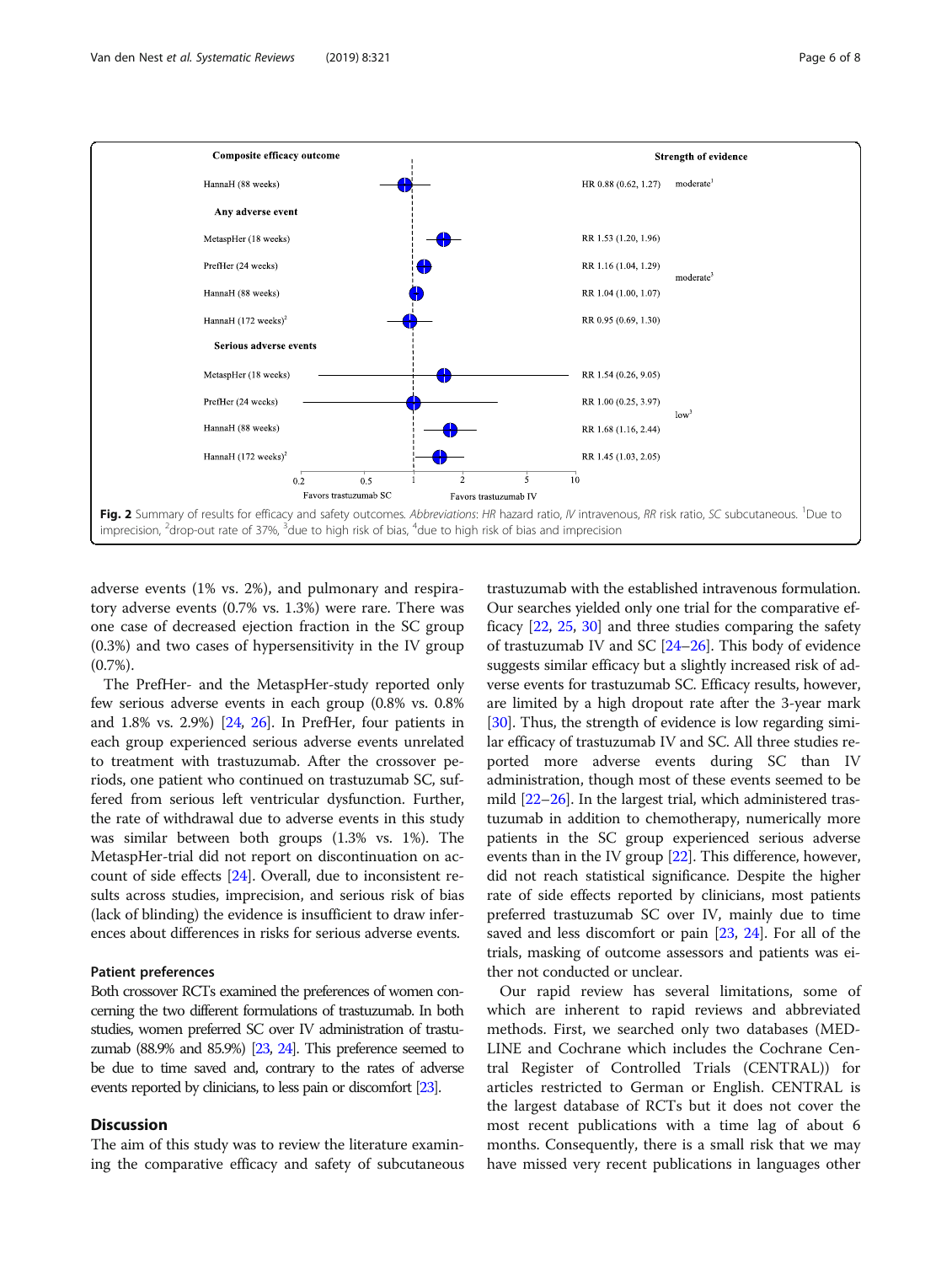<span id="page-6-0"></span>than German or English. Second, some of our conclusions are uncertain because of sparse and heterogeneous data. The lack of certainty is reflected in low strength of evidence ratings, which indicates that future studies might have a substantial impact on effect estimates. Third, all included studies were funded by Hoffmann-La Roche, the producer of trastuzumab SC. Methods research has shown that funding bias can lead to findings that favor the intervention associated with the funding source [\[32\]](#page-7-0). Finally, publication bias remains a threat for all evidence syntheses. We have no way to tell whether all studies comparing trastuzumab IV and SC actually have been published. Searches in [ClinicalTrials.gov](http://clinicaltrials.gov) did not detect any registered trials that have been finished but remained unpublished. We further did not enroll our study protocol at a trial register, despite their importance in reducing publication bias and selected reporting.

We found three ongoing crossover trials examining the preferences and safety concerning trastuzumab IV and SC [\[33](#page-7-0)–[35\]](#page-7-0), which are soon to be finished. Another RCT with 500 patients that compares the efficacy and safety of the two formulas was initiated in 2018 [\[36](#page-7-0)].

The clinical implications of our findings have to be interpreted within the context of clinical practice. A survey of physicians of seven German tertiary and university hospitals revealed that trastuzumab SC was the preferred option if no other drug therapy was administered in parallel [\[37\]](#page-7-0). Patients with a central venous port, who were receiving chemotherapy or another antibody therapy, received intravenous trastuzumab to avoid additional injections. Avoiding additional injections seems preferable although time could be saved by using the subcutaneous administration route. If, in the future, trastuzumab SC can be administered by a local general practitioner or a nurse at home, additional hospital administration costs would be minimized or eliminated.

In conclusion, the two different administration routes had comparable efficacy with a higher rate of local adverse events with trastuzumab SC. Given similar efficacy and safety, the clinical decision regarding the administration route of trastuzumab needs to have a strong focus on patient preferences and cost consideration.

## Supplementary information

Supplementary information accompanies this paper at [https://doi.org/10.](https://doi.org/10.1186/s13643-019-1235-x) [1186/s13643-019-1235-x](https://doi.org/10.1186/s13643-019-1235-x).

Additional file 1. Complete search strategy, this file contains the complete search strategy for our literature search in MEDLINE, CENTRAL and Pubmed

Additional file 2. Strength of evidence for main outcomes, this file reports the strength of evidence for safety and efficacy outcomes of all the trials

#### Abbreviations

CENTRAL: Cochrane Central Register of Controlled Trials; CI: Confidence interval; FDA: Food and Drug Administration; HER-2: Human epidermal

growth factor 2; HR: Hazard ratio; IV: Intravenous; RCT: Randomized controlled trial; RR: Risk ratio; SC: Subcutaneous; WHO: World Health **Organization** 

#### Acknowledgements

We would like to thank Seda Özsecgin from Danube University for administrative support. We are also grateful to Irma Klerings from Danube University for the literature searches.

#### Authors' contributions

MVdN and AG developed the concept of the study, conducted the literature review, and rated the risk of bias. MVdN, AG, and GG graded the strength of evidence; MG provided clinical expertise throughout the study; MVdN wrote the first draft of the manuscript. All authors reviewed different versions of the manuscript and provided comments and revisions. All authors read and approved the final manuscript.

#### Funding

The paper was supported by internal funds from the Department of Evidence-based

Medicine and Clinical Epidemiology, Danube University Krems, Austria

#### Competing interests

All authors declare that they have no competing interests.

#### Author details

<sup>1</sup>Department for Evidence-based Medicine and Clinical Epidemiology, Donau-Universität Krems, Dr.-Karl-Dorrek-Straße 30, 3500 Krems, Austria. <sup>2</sup>Department for Oncology, University Hospital, 3100 St, Pölten, Austria. <sup>3</sup>RTI International, 3040 Cornwallis Rd, Research Triangle Park, Durham, NC 27709, USA.

## Received: 21 January 2019 Accepted: 14 November 2019 Published online: 11 December 2019

#### References

- 1. Cronin KA, Harlan LC, Dodd KW, Abrams JS, Ballard-Barbash R. Populationbased estimate of the prevalence of HER-2 positive breast cancer tumors for early stage patients in the US. Cancer Invest. 2010;28(9):963–8.
- 2. Lin CY, Carneal EE, Lichtensztajn DY, Gomez SL, Clarke CA, Jensen KC, Kurian AW, Allison KH. Regional variability in percentage of breast cancers reported as positive for HER2 in California: implications of patient demographics on laboratory benchmarks. Am J Clin Pathol. 2017;148(3):199–207.
- 3. Gutierrez C, Schiff R. HER2: biology, detection, and clinical implications. Arch Pathol Lab Med. 2011;135(1):55–62.
- 4. Mitri Z, Constantine T, O'Regan R. The HER2 receptor in breast cancer: pathophysiology, clinical use, and new advances in therapy. Chemother Res Pract. 2012;2012:743193.
- 5. Axelsen M, Eshed I, Hørslev-Petersen K, Stengaard-Pedersen K, Hetland M, Møller J, Junker P, Pødenphant J, Schlemmer A, Ellingsen T, et al. A treat-totarget strategy with methotrexate and intra-articular triamcinolone with or without adalimumab effectively reduces MRI synovitis, osteitis and tenosynovitis and halts structural damage progression in early rheumatoid arthritis: results from the OPERA randomised controlled trial. Ann Rheum Dis. 2015;74:867–75.
- 6. Essential medicines and health products [cited 2018; [https://www.who.int/](https://www.who.int/medicines/services/essmedicines_def/en/) [medicines/services/essmedicines\\_def/en/\]](https://www.who.int/medicines/services/essmedicines_def/en/)
- 7. Harnett A, Smallwood J, Titshall V, Champion A. Diagnosis and treatment of early breast cancer, including locally advanced disease--summary of NICE guidance. BMJ (Clinical research ed). 2009;338:b438.
- 8. Invasive Breast Cancer [cited 2018; [https://www.nccn.org/professionals/](https://www.nccn.org/professionals/physician_gls/default.aspx) [physician\\_gls/default.aspx\]](https://www.nccn.org/professionals/physician_gls/default.aspx)
- 9. Gianni L, Dafni U, Gelber RD, Azambuja E, Muehlbauer S, Goldhirsch A, Untch M, Smith I, Baselga J, Jackisch C, et al. Treatment with trastuzumab for 1 year after adjuvant chemotherapy in patients with HER2-positive early breast cancer: a 4-year follow-up of a randomised controlled trial. Lancet Oncol. 2011;12(3):236–44.
- 10. Gianni L, Eiermann W, Semiglazov V, Lluch A, Tjulandin S, Zambetti M, Moliterni A, Vazquez F, Byakhov MJ, Lichinitser M, et al. Neoadjuvant and adjuvant trastuzumab in patients with HER2-positive locally advanced breast